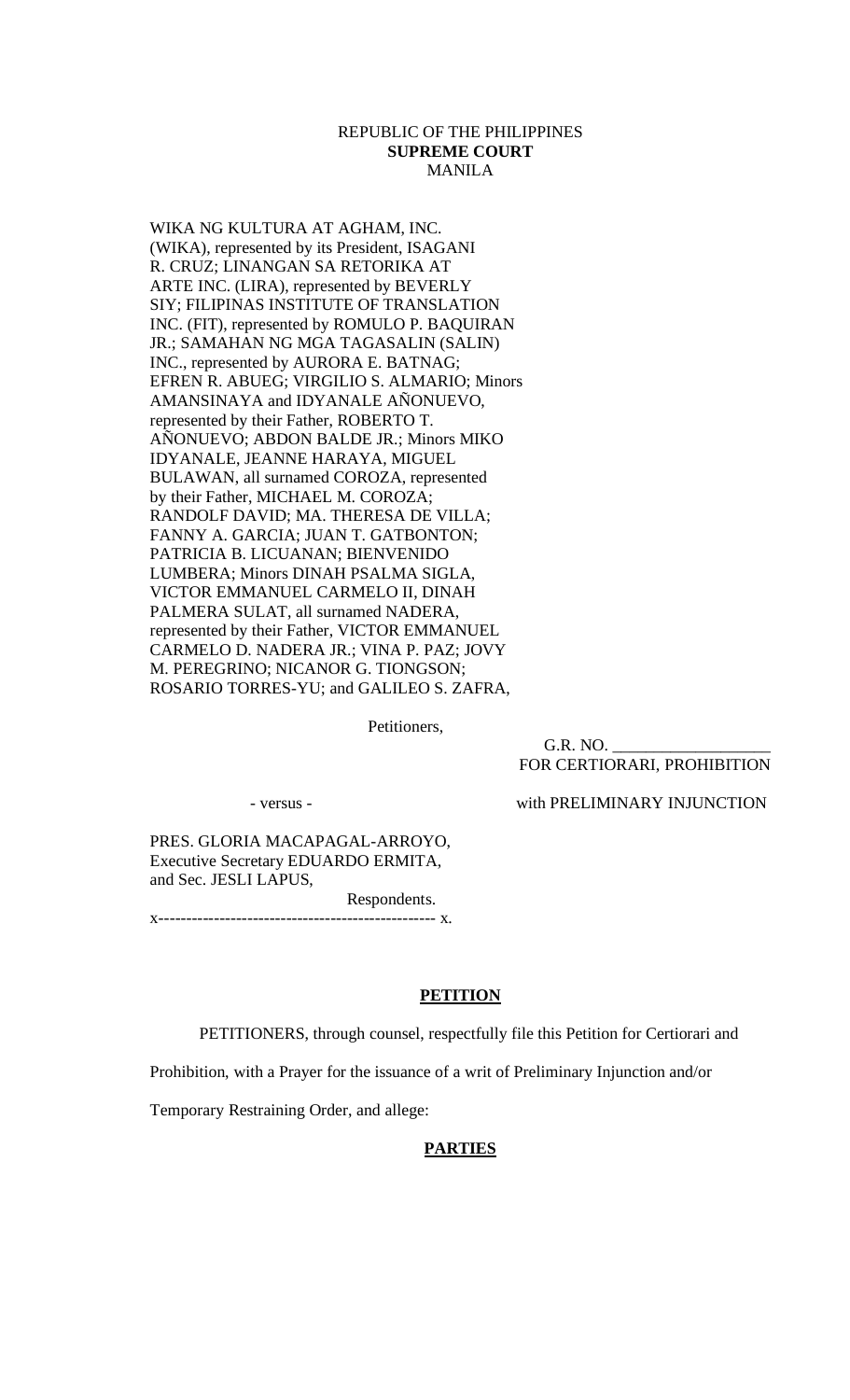1. Petitioner WIKA NG KULTURA AT AGHAM, INC. (WIKA), is an association of educators, writers, and cultural workers duly organized and existing under the laws of the Philippines, with address at Kolehiyo ng Arte at Literatura, Unibersidad ng Pilipinas, Diliman, Quezon City, and represented herein by its President, ISAGANI R. CRUZ; Petitioner LINANGAN SA RETORIKA AT ARTE, INC. (LIRA), an association of linguists and artists, is an organization existing under the laws of the Philippines, represented by its President, BEVERLY SIY, with address at No. 128 K-8<sup>th</sup> St., Kamias, Quezon City; Petitioner FILIPINAS INSTITUTE OF TRANSLATION, INC. (FIT), is an association of language translators and teachers, is also existing under the laws of the Philippines, and is represented by its President, ROMULO P. BAQUIRAN JR., with address at No. 29 E. Ramos St., Krus Na Ligas, UP Campus, Diliman, Quezon City; Petitioner SAMAHAN NG MGA TAGASALIN, INC. (SALIN), an association of language translators and teachers, is also existing under the laws of the Philippines, and is represented by its President, AURORA E. BATNAG, with address at Unit 21 North Point Townhomes, Seminary Road, Quezon City.

 2. Individual Petitioners are all of legal age (except the minors who are represented herein by their fathers), citizens and taxpayers of the Philippines:

 a. EFREN R. ABUEG, a resident of No. 57 Rodriguez St., Philamlife Village, Las Pinas City, is a writer in residence at De La Salle University, Dasmarinas, Cavite;

 b. VIRGILIO S. ALMARIO, residing at No. 5 Flametree Place, Ferndale Homes, Brgy. Pasong Tamo, Quezon City, who has been named National Artist in Literature, is presently the Dean of the College of Arts and Letters, University of the Philippines, Diliman, Quezon City;

 c. Minor AMANSINAYA AÑONUEVO, aged 12, is a high school student at La Immaculada School; while Minor IDYANALE AÑONUEVO, aged 7, is an elementary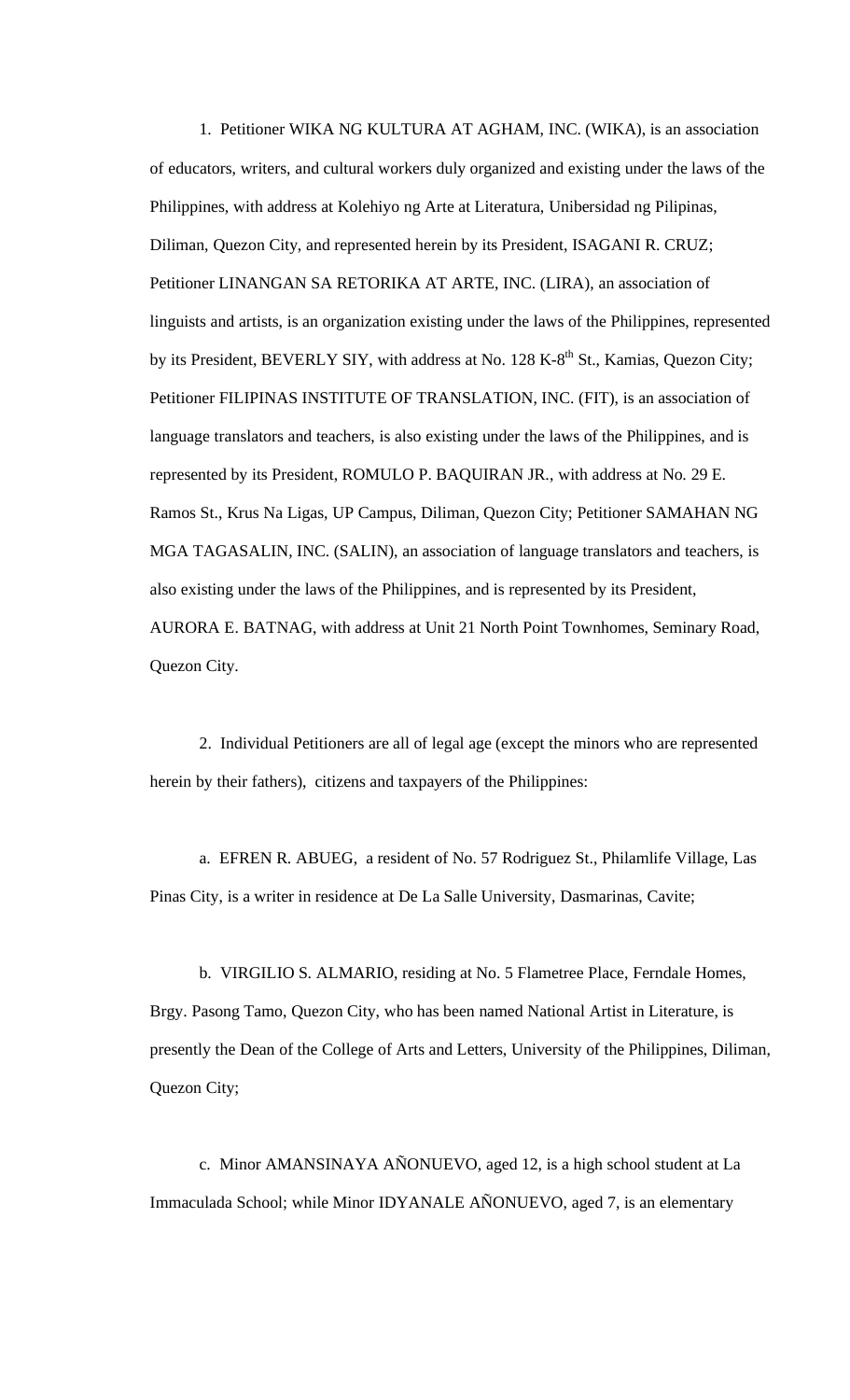school student at La Immaculada School; both of them are represented herein by their Father, ROBERTO T. AÑONUEVO, who is the Chairman of UNYON NG MGA MANUNULAT SA PILIPINAS (UMPIL);

 d. ABDON BALDE JR., a resident of No. 18 Dao St., Casimiro Village, Las Piñas City; is a Bikolano writer;

 e. Minors MIKO IDYANALE COROZA, aged 12, is a high school student at Marikina Science High School; Minor JEANNE HARAYA COROZA is an elementary school student at Nangka Elementary School; and Minor MIGUEL BULAWAN COROZA, aged 4, is in pre-school; all the minors herein are represented by their Father, MICHAEL M. COROZA, residing at Blk. 7, Lot 30, Ateneo Ville, Nangka, Marikina City, and is Assistant Professor in the Department of Filipino, in the School of Humanities, Ateneo de Manila University, Loyola Heights, Quezon City;

 f. RANDOLF DAVID, a resident of No. 17 Gomburza St., UP Campus, Diliman, Quezon City, is Professor in the Department of Sociology, College of Social Sciences and Philosophy, University of the Philippines, Diliman, Quezon City;

 g. MA. THERESA DE VILLA, a resident of No. 38 Viola St., U.P. Campus, Diliman, Quezon City, is Professor of English, UP Integrated School, University of the Philippines, Diliman, Quezon City;

 h. FANNY A. GARCIA, a resident of No. AB-2-102 Hardin ng Rosas, UP Campus, Diliman, Quezon City, is Associate Professor and Chairman, Department of Filipino, De la Salle University, Taft Avenue, Manila;

 i. JUAN T. GATBONTON, a resident of No. 5A Col. Martelino St., Heroes Hill, Quezon City, is a freelance writer;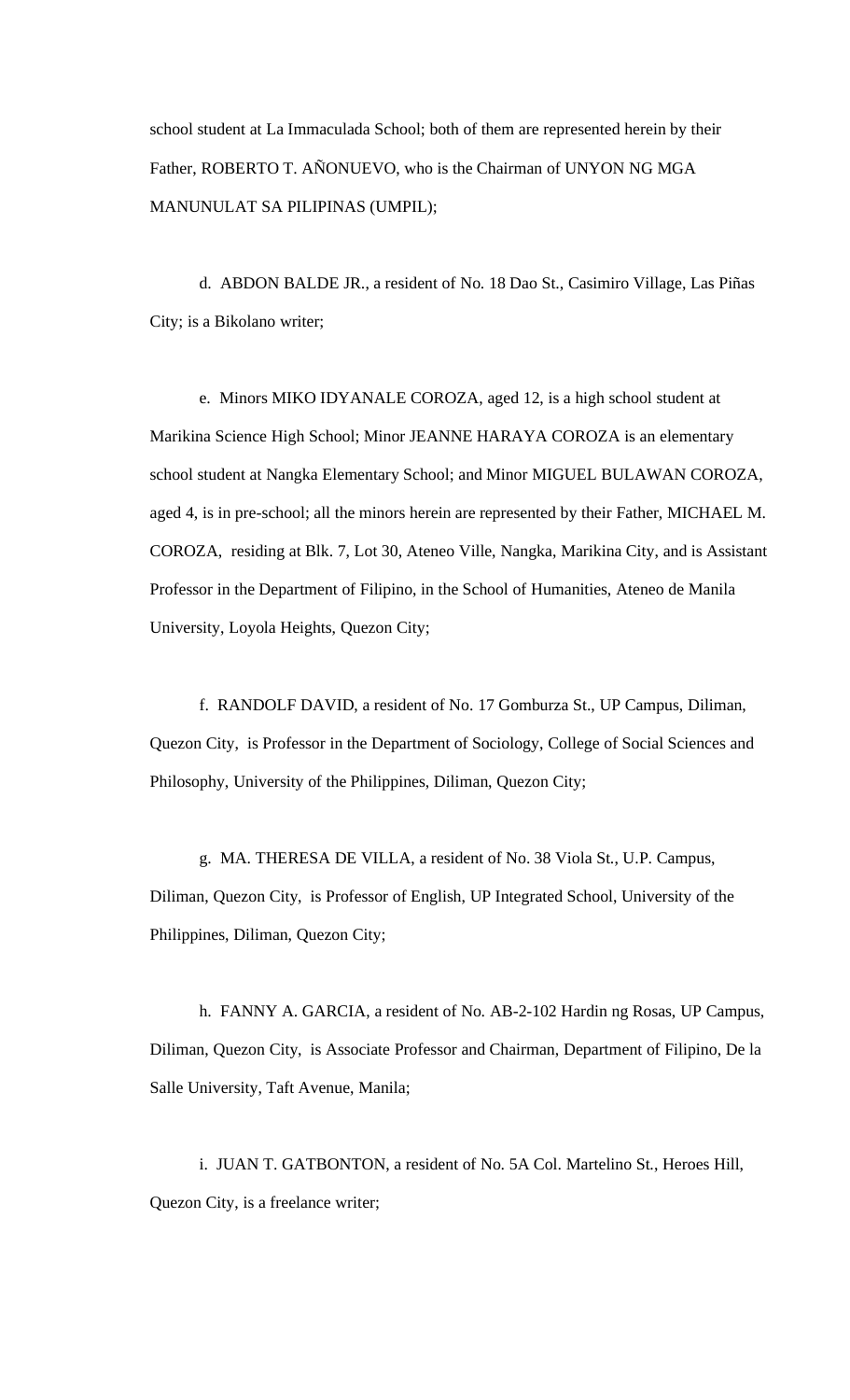j. PATRICIA B. LICUANAN, a resident of No. 6 Gaddang St., La Vista, Loyola Heights, Quezon City, is President of Miriam College, Loyola Heights, Quezon City;

 k. BIENVENIDO LUMBERA, who has been named National Artist in Literature, resides at No. 56 Caimito St., Mapayapa Vill., Quezon City, and is Professor Emeritus, Departamento ng Filipino at Panitikan ng Pilipinas, Kolehiyo ng Arte at Literatura, University of the Philippines, Diliman, Quezon City;

 l. Minors DINAH PSALMA SIGLA NADERA, aged 9, is an elementary school student at University of the Philippines – Integrated School; Minor VICTOR EMMANUEL CARMELO NADERA II, aged 7, is an elementary school student at Claret School; while Minor DINAH PALMERA SULAT, aged 3, is in pre-school; all these minors are presented by their Father, VICTOR EMMANUEL CARMELO D. NADERA JR., a resident of Unit 613, Sikatuna BLISS, Phase II, Quezon City, is Director of the Institute of Creative Writing, Kolehiyo ng Arte at Literatura, University of the Philippines, Diliman, Quezon City;

m. VINA P. PAZ, a resident of No.  $601\,6^{th}$  St., Martin Subd., Angono, Rizal, is Head, Departamento ng Filipino at Panitikan ng Pilipinas, Kolehiyo ng Arte at Literatura, University of the Philippines, Diliman, Quezon City;

 n. JOVY PEREGRINO, a resident of No. E-105 Hardin ng Bougainvillea, Aguinaldo St., UP Campus, Diliman, Quezon City, is Associate Professor, Departamento ng Filipino at Panitikan ng Pilipinas, Kolehiyo ng Arte at Literatura, University of the Philippines, Diliman, Quezon City;

 o. NICANOR G. TIONGSON, a resident of 28F, 8 Wack-wack Road, Mandaluyong City, is Professor, UP Film Institute, College of Mass Communications, University of the Philippines, Diliman, Quezon City;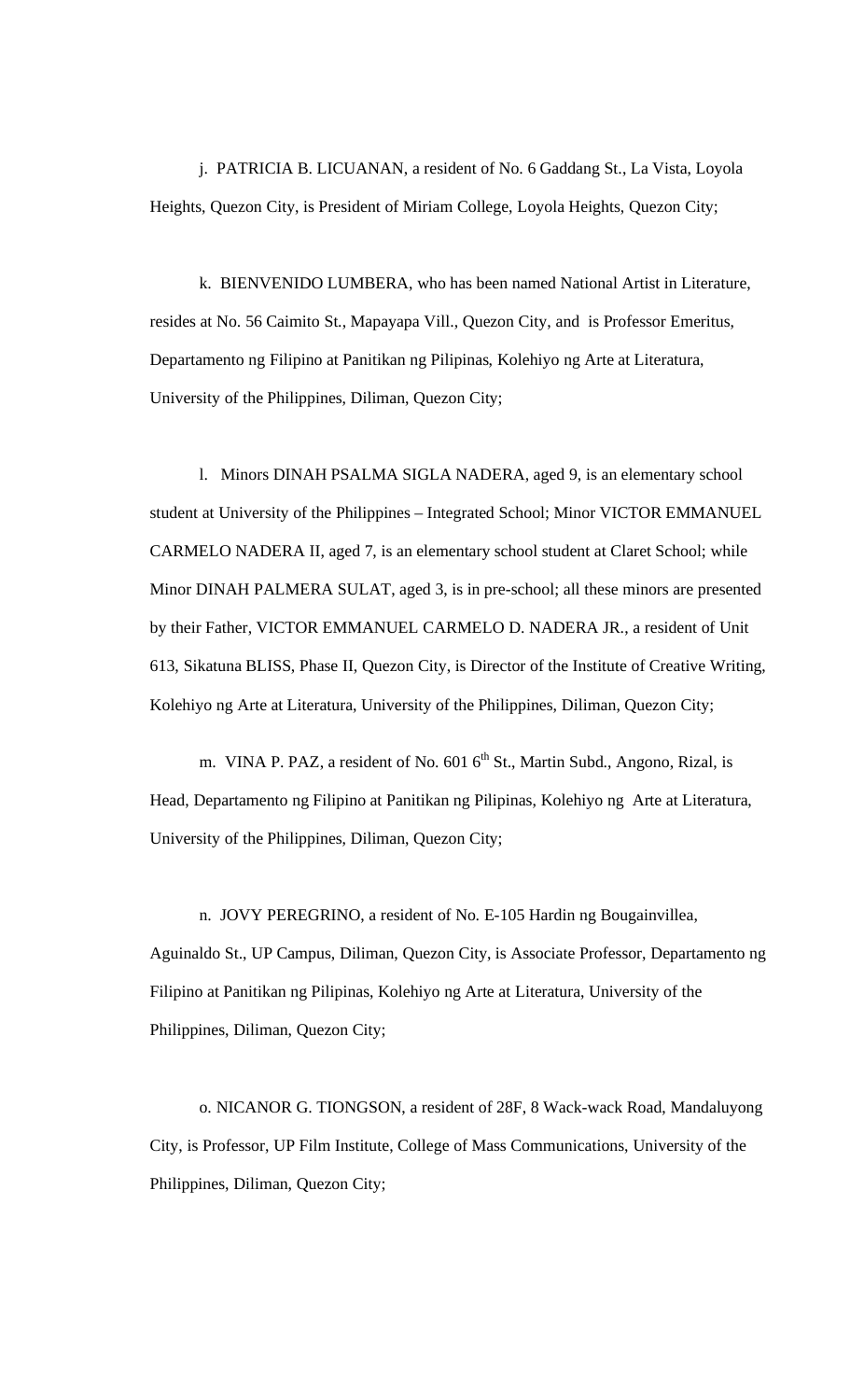p. ROSARIO TORRES-YU, a resident of No. 5 Pook Aguinaldo, UP Campus, Diliman, Quezon City, is Professor, Departamento ng Filipino at Panitikan ng Pilipinas, Kolehiyo ng Arte at Literatura, University of the Philippines, Diliman, Quezon City; and

 q. GALILEO S. ZAFRA, residing at No. 52 Agoncillo St., Area 1, UP Campus, Diliman, Quezon City, holds office as Director, Sentro ng Wikang Filipino, University of the Philippines, Diliman, Quezon City;

 All the Minor Petitioners herein, represented by their parents, and aware of their intergenerational responsibility to the generations yet to come, are numerous and representative enough of all elementary and high school students, and file the instant Petition in behalf of all children who are now attending, or who in the future will attend, public and private elementary and high schools all over the country.

 3. Respondent GLORIA MACAPAGAL-ARROYO is impleaded in her capacity as President of the Republic of the Philippines, and Respondent EDUARDO R. ERMITA is impleaded in his capacity as Executive Secretary. Both Respondents can be served with summons in Malacañang Palace, Manila.

 4. Respondent JESLI R. LAPUS is impleaded in his capacity as Secretary of the Department of Education, Culture and Sports, and he may be served with summons at the Department of Education, Meralco Ave., Pasig City.

### **CAUSES OF ACTION**

 5. On May 17, 2003, Respondents President of the Philippines and Executive Secretary promulgated Executive Order No. 210 entitled "Establishing the Policy to Strengthen English as a Second Language in the Educational System". The salient points of the said EO are: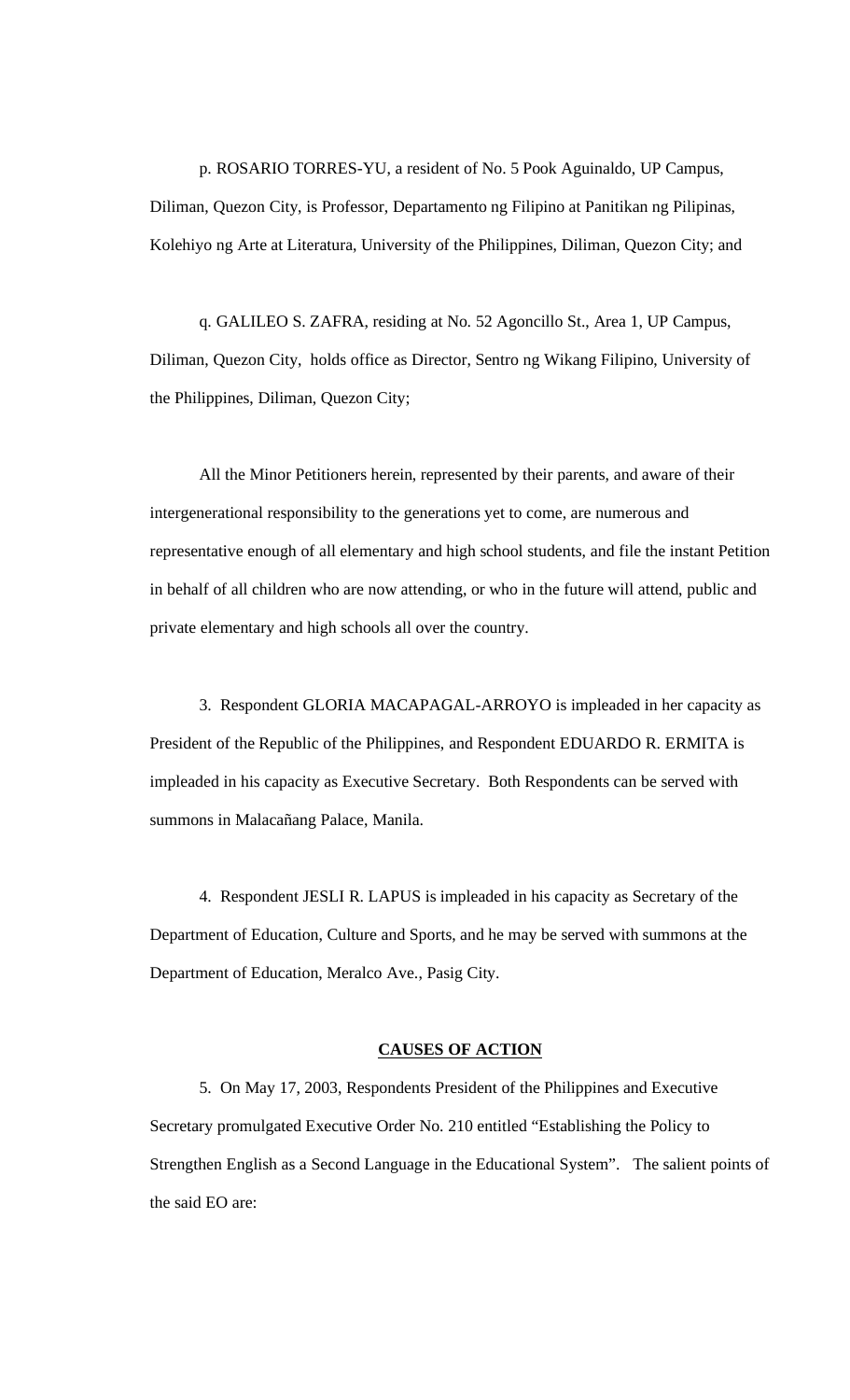(a) English should be taught as a second language at all levels of the educational system, starting with the First Grade;

 (b) English should be used as the medium of instruction for English, Mathematics, and Science from at least the Third Grade Level;

 (c) The English language shall be used as a primary medium of instruction in all public institutions of learning at the secondary level;

 (d) As the primary medium of instruction, the percentage of time allotment for learning areas conducted in the English language in high school is expected to be not less than seventy (70%) of the total time allotment for all learning areas; and

 (e) The Filipino language shall continue to be the medium of instruction in the learning areas of Filipino and Araling Panlipunan.

A true copy of EO No. 210 is herewith attached as **Annex "A".** 

6. While the title of the EO purports to strengthen the use of English as a second

language, an analysis of the contents show that the EO actually strengthens English as the

**primary** medium of instruction.

7. On August 22, 2006, Respondent Secretary of Education implemented EO

210 by promulgating Department of Education Memorandum Order No. 36, Series of 2006

DepEd Order No. 36), providing as follows:

a. English shall be taught as a second language starting with Grade I;

 b. As provided for in the 2002 Basic Education Curriculum, English shall be used as the medium of instruction for English, Mathematics and Science and Health starting Grade III; and

 c. The English language shall be used as the primary medium of instruction in all public and private schools in the secondary level, including those established as laboratory and/or experimental schools, and vocational and technical institutions. As the primary medium of instruction, the percentage of time allotment for learning areas conducted in the English language should not be less than seventy (70%) of the total time allotment for all learning areas in all year levels.

A true copy of DepEd Order No. 36 is attached as **Annex "B".** 

8. Both EO 210 and DepEd Order No. 36 patently violate the Constitution which

provides in Article XIV: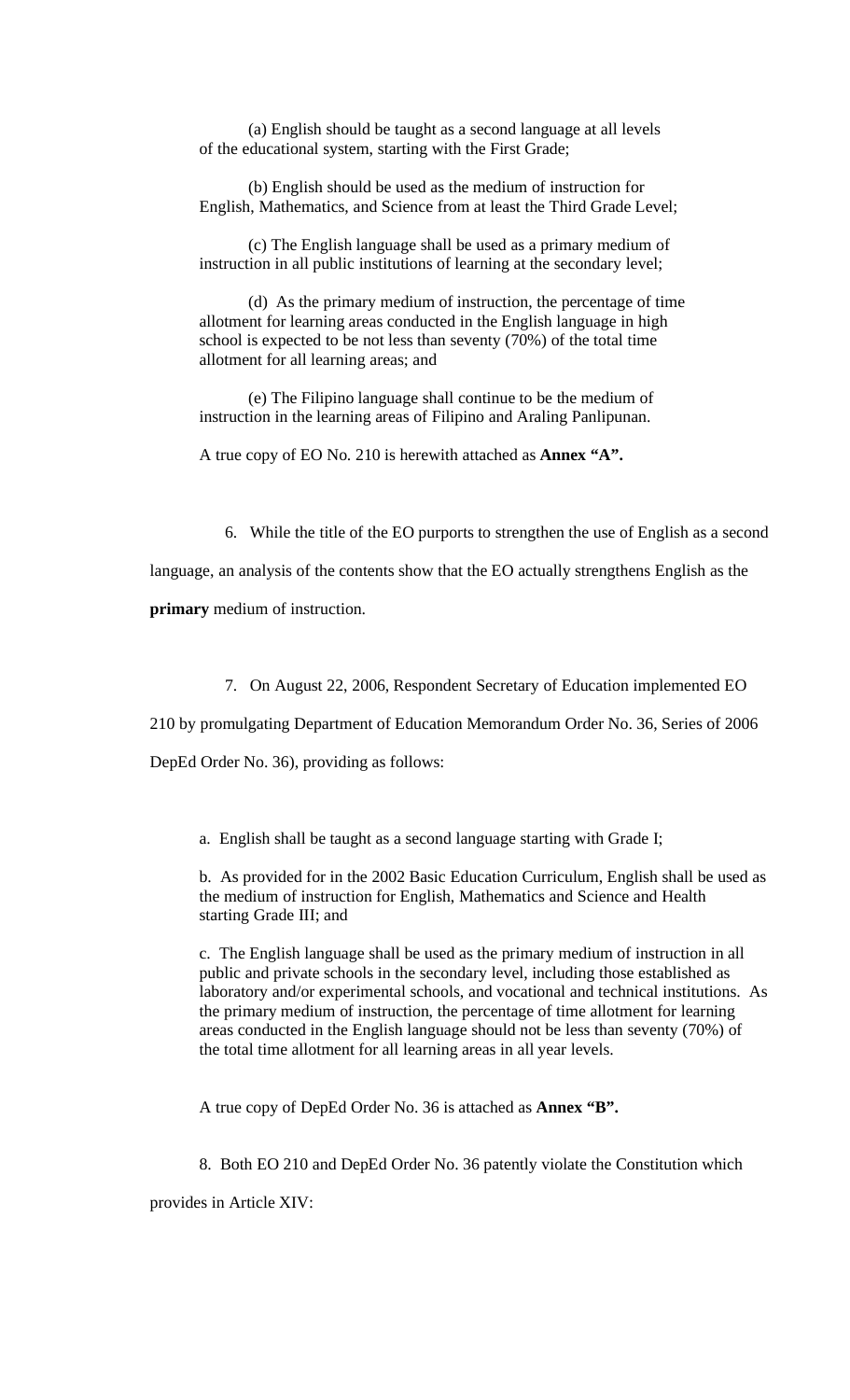Section 6: The national language of the Philippines is Filipino. As it evolves, it shall be further developed and enriched on the basis of existing Philippine and other languages.

 Subject to provisions of law and as the Congress may deem appropriate, the Government shall take steps to initiate and **sustain the use of Filipino as a medium of official communication and as language of instruction in the educational system.** 

Section 7. For the purpose of communication and instruction, the official languages of the Philippines are Filipino and, until otherwise provided by law, English.

 The regional languages are the auxiliary official languages in the regions and shall serve as **auxiliary media of instruction therein.** 

- 8.1. The provisions of EO 210 and DepEd Order No. 36 that English shall be taught as a second language starting with the First Grade violates the above-quoted provisions of the Constitution since Filipino is actually only the second language in non-Tagalog areas. The EO thus subverts the present status of Filipino in non-Tagalog areas, and violates the constitutional injunction that the regional languages shall serve as auxiliary media of instruction.
- 8.2. The provision of the EO that the English language shall be used as a primary medium of instruction for English, Mathematics and Science from at least the Third Grade level is a clear violation of the constitutional duty of Respondents "to initiate and sustain the use of Filipino as language of instruction in the educational system.
- 8.3. The provision of the EO that the English language shall be used as the primary medium of instruction in all public and private institutions of learning in the secondary level, and the provision that encourages the use of English as the primary medium in the tertiary level, undermine both the letter and the spirit of the Constitution on the national language, which has prescribed Filipino as the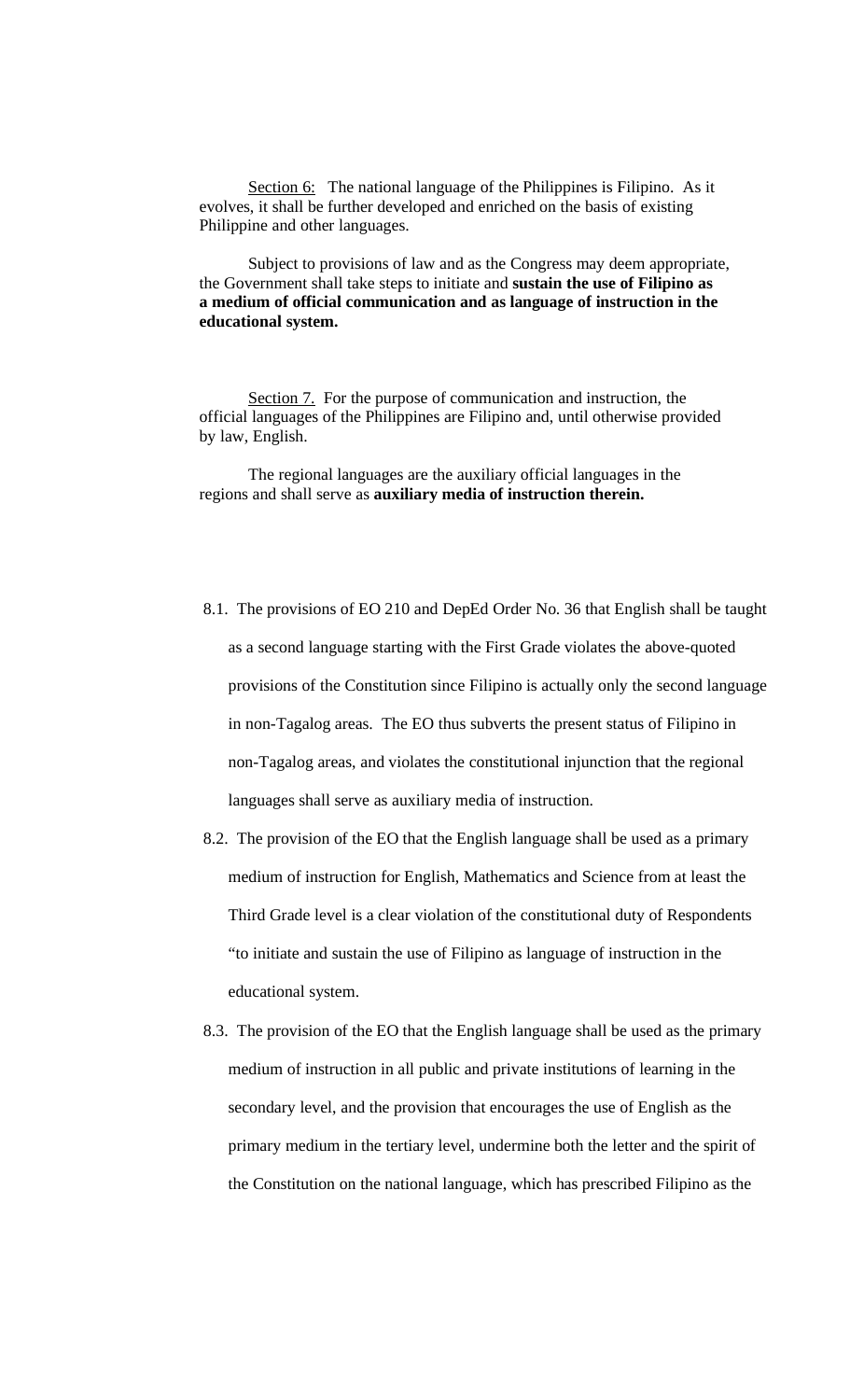medium of instruction on pedagogical grounds.

- 8.4. Indeed, in the 1991 Report of the Congressional Commission on Education, it was recommended that the vernacular and Filipino should be the medium of instruction for basic education. It enjoined the Department of Education to develop a plan such that between 1991 and 1998, a program for the development of instructional materials in Filipino is adopted and implemented and that, by the year 2000, all subjects, except English and other languages, shall be taught in Filipino.
- 8.5. In 1998, the results of a World Bank/ADB education research demonstrate that the use of the vernacular in the first years of school provides the necessary bridge for a child to learn a second language (in this case Filipino or English), and that children are less likely to drop out of school during the first years of school when instruction is in the language spoken at home.
- 8.6. Thus, in 1998, an attempt was made to revive vernacular teaching through the use of the three major local lingua francae of the Philippines (Ilokano, Cebuano, Tagalog) as media of instruction until Grade 3 and in English thereafter, under the bilingual scheme. The pilot project was conceptualized with the help of specialists from the Summer Institute of Linguistics. The initial feedback from the pilot schools set up was overwhelmingly positive (pupils were active, not passive; they asked questions spontaneously instead of answering in monosyllables and phrases in a language they hardly understood, conceptualization especially in mathematics took place almost from the first day in school).
- 8.7. In 2000, the Philippine Commission on Educational Reforms, while reaffirming the bilingual policy and the improvement in the teaching of English, proposed the introduction of the use of the lingua franca or vernacular as the medium of instruction in Grade One. Studies have shown that this change will make students stay in school longer, learn better, quicker and more permanently, and will in fact be able to use the first language as a bridge to more effective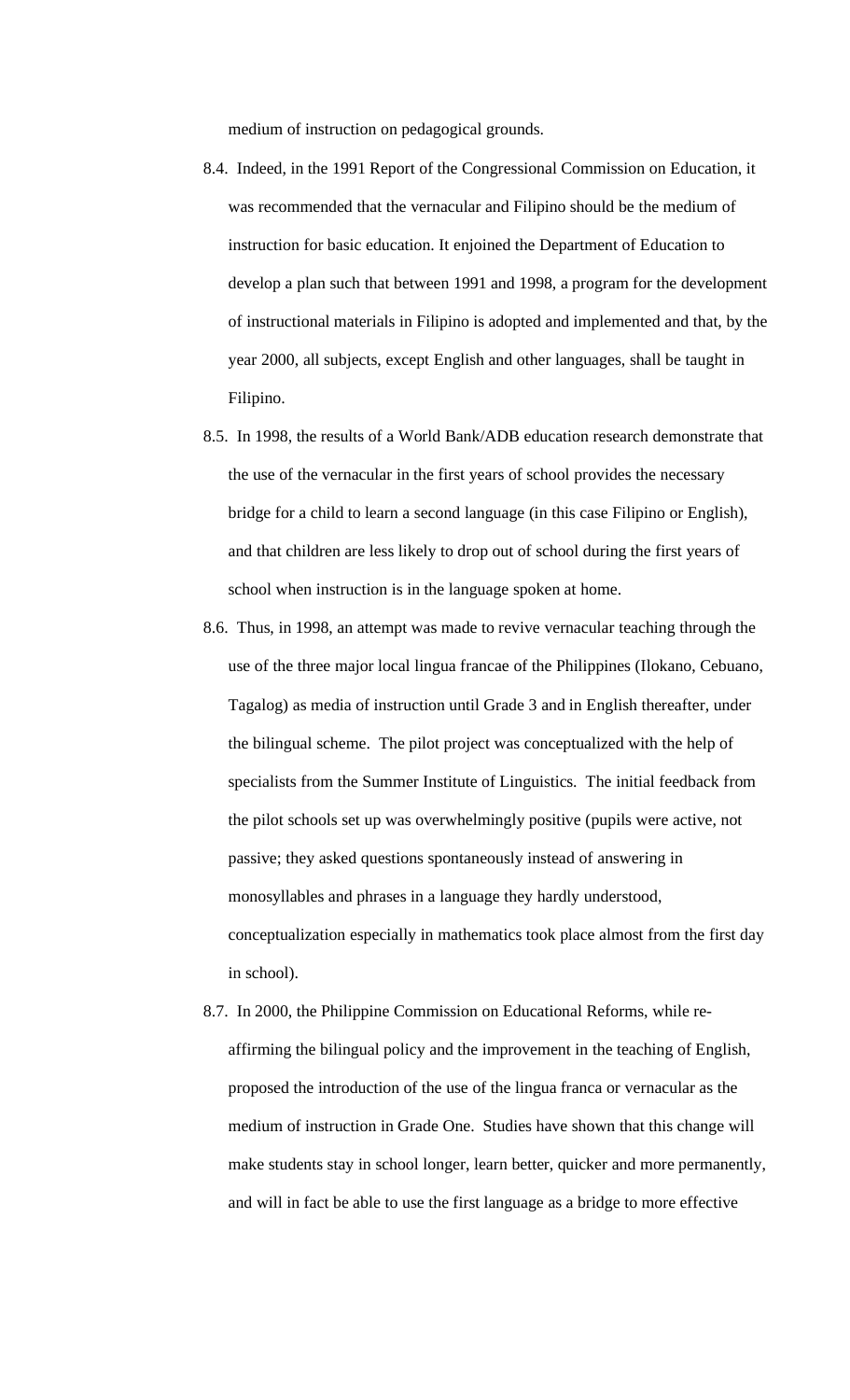learning in English and Filipino.

 9. The promulgation of EO 210 and its implementation by means of DepEd Order No. 36 by Respondents operates to the disadvantage of a suspect class and impinges on the fundamental right to education protected by the Constitution (Art. XIV, section 1) and thus violates the due process and equal protection clause of the Constitution (Art. III, sec. 1).

- 9.1. The said EO and the implementing Order absolutely deprives school children coming from the lower socio-economic classes of the desired benefits in education for it has been shown that due to poverty, such school children receive very little public education, or a poorer quality of education than that available to rich families, and they end up as functional illiterates because of the use of English as a medium of instruction,
- 9.2. Government research and studies show that for every ten children entering Grade 1, only five get to Grade 6, two get to high school, and only one finishes college education. All drop-outs from elementary school become illiterates.
- 9.3. This points out the need for effective teaching in the grade schools so that a good number of school children can become literate after primary school. They have to learn to read and write in grade school, to acquire basic knowledge and experience so that even if they drop out in the elementary grades, they already have acquired the foundation of literacy and basic knowledge.
- 9.4. Government and institutional studies have shown that children in the grade schools cannot learn how to read and write in English. Instead, it is the vernacular or Filipino, which is easy for them to understand, which will enable them to learn how to read and write and enable them to acquire the foundations of knowledge in the first few years of education.
- 9.5. The failure of Respondents to implement Filipino and the regional languages as the primary media of instruction has led to serious difficulties in learning among school children in elementary and high school, including herein Petitioner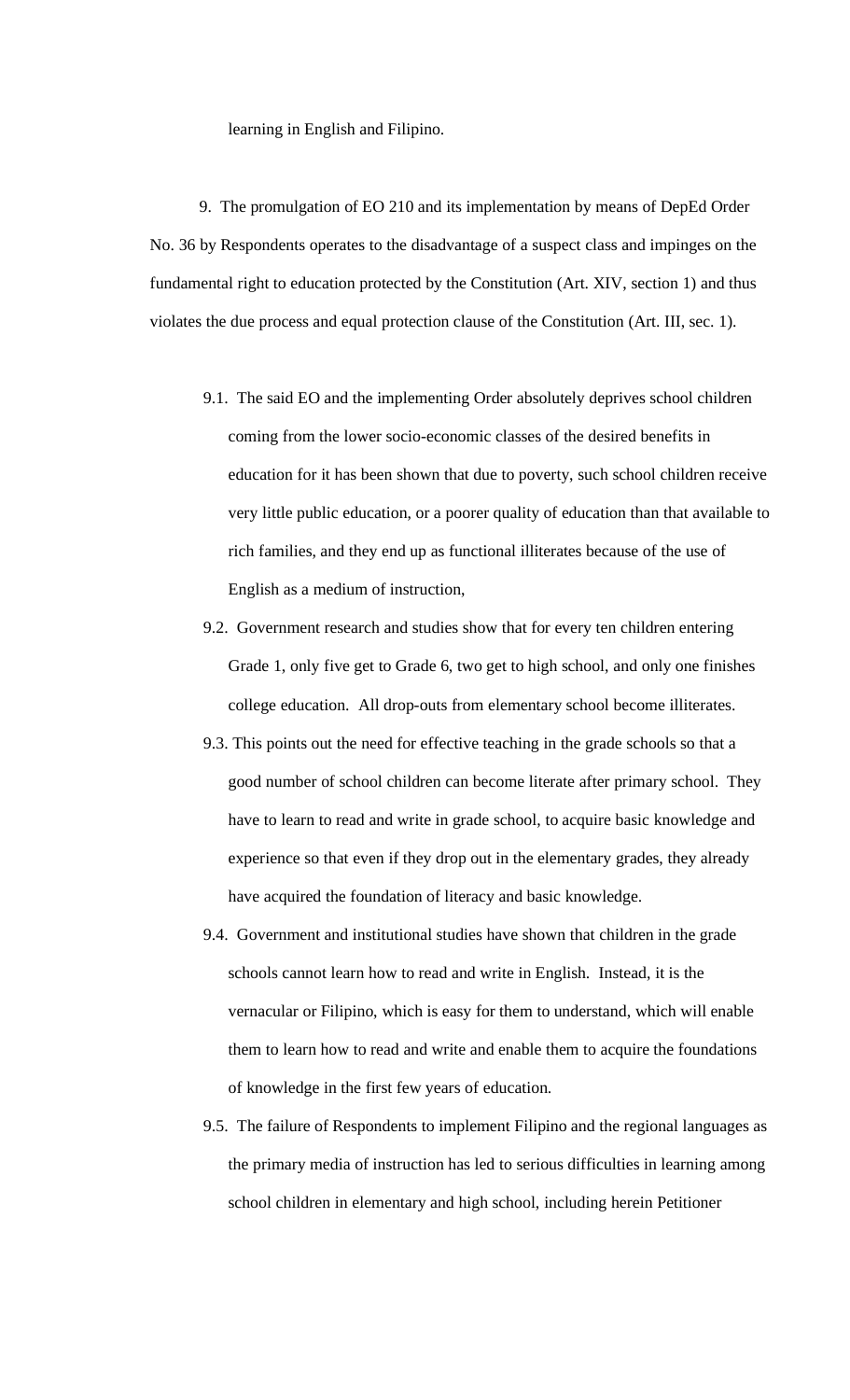Minors, which has led to ineffective communication in the classrooms, low academic achievement, and high drop-out rate.

- 9.6. The harmful effects of using a foreign language for learning are not just limited to low academic achievement and cognitive growth; it also impairs the emotional security and the sense of self-worthiness and the ability to participate meaningfully in the educational process by lower class children who develop inferiority complex as they are stigmatized by their use of the native tongue.
- 9.7. Doubtless, a sense of inferiority affects the motivation of children to learn (McLaurin v. Oklahoma State Regents, 339 U.S. 637); it affects his ability to study, to engage in discussions and exchange views with other students; such considerations apply with added force to children in grade and high schools (Brown v. Board of Education, 347 U.S. 483). And all of this is the result of social and economic differences in status or in the environment of the students.
- 9.8. The implementation of EO 210 and DepEd Order No. 36, as well as other relevant implementing orders of the Department of Education, are designed to operate to the peculiar disadvantage of the comparatively poor children in elementary and high schools, thus creating a "suspect classification" subject to strict judicial scrutiny by the Honorable Court.
- 9.9. Furthermore, the use in education of English alienates children from their own cultural heritage and will produce a generation of young people who have no cultural values and who lack the traditions that make for a nation's identity. This has beclouded the responsibility of Petitioner Minors to pass on the cultural heritage of our nation to the next generations. Such a grave responsibility can only be accomplished through the use of the national language in school.

 10. In prescribing English as the primary medium of instruction Respondents have acted *ultra vires* and in excess of their jurisdiction and in violation of the Constitution, and Petitioners have no other plain, speedy and adequate remedy at law, and by way of -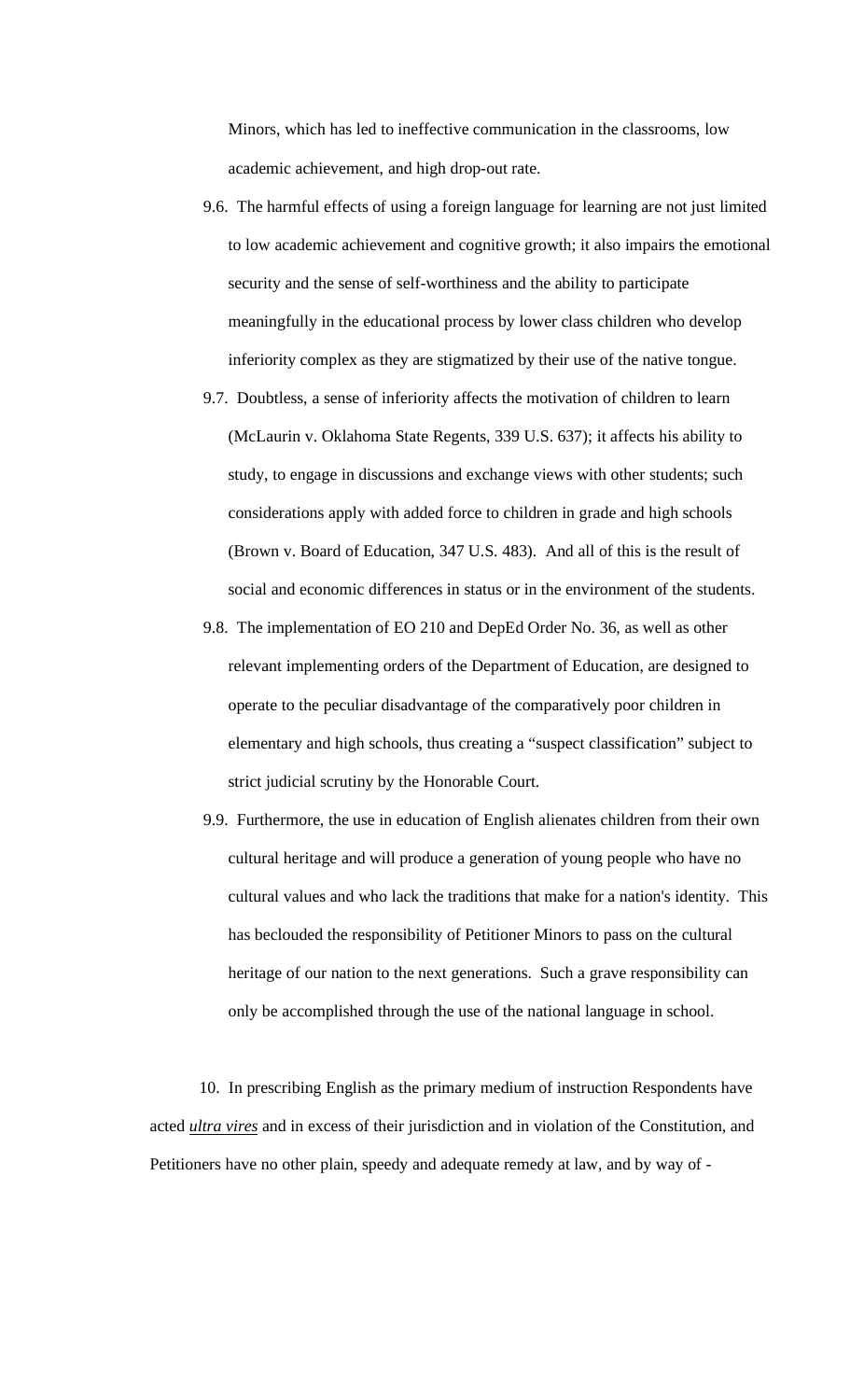# **PETITION FOR A WRIT OF PRELIMINARY INJUNCTION OR TEMPORARY RESTRAINING ORDER**

11. Petitioners replead the above allegations.

12. Petitioners, and most specially Minor Petitioners representing their class, now suffer and will continue to suffer irreparable injury as mentioned above, resulting in stunted cognitive growth and low intellectual achievement as well as impairment of the thinking process, which has wrought incalculable damage to the intellectual development of said Petitioners;

 13. This wholesale violation of the human right to education and deprivation of the right to equal protection of the law of Petitioners can only be abated by the equity power of the Honorable Court;

 14. Petitioners are willing to post a bond in such reasonable amount as may be set by the Honorable Court to answer for any damages Respondents may suffer as a result of the issuance of a writ of preliminary injunction/TRO.

### **PRAYER**

WHEREFORE, it is respectfully prayed that --

- (1) Upon the filing of this Petition, a writ of preliminary injunction/TRO issue, ordering Respondents and any person acting under them, to cease and desist from implementing EO 210 and any of its implementing orders/regulations, specially DepEd Order No. 36, s. 2006, and
- (2) After hearing, EO 210 and DepEd Order No. 36, s. 2006, and any other implementing order or regulations be declared null and void in violation of the Constitution.